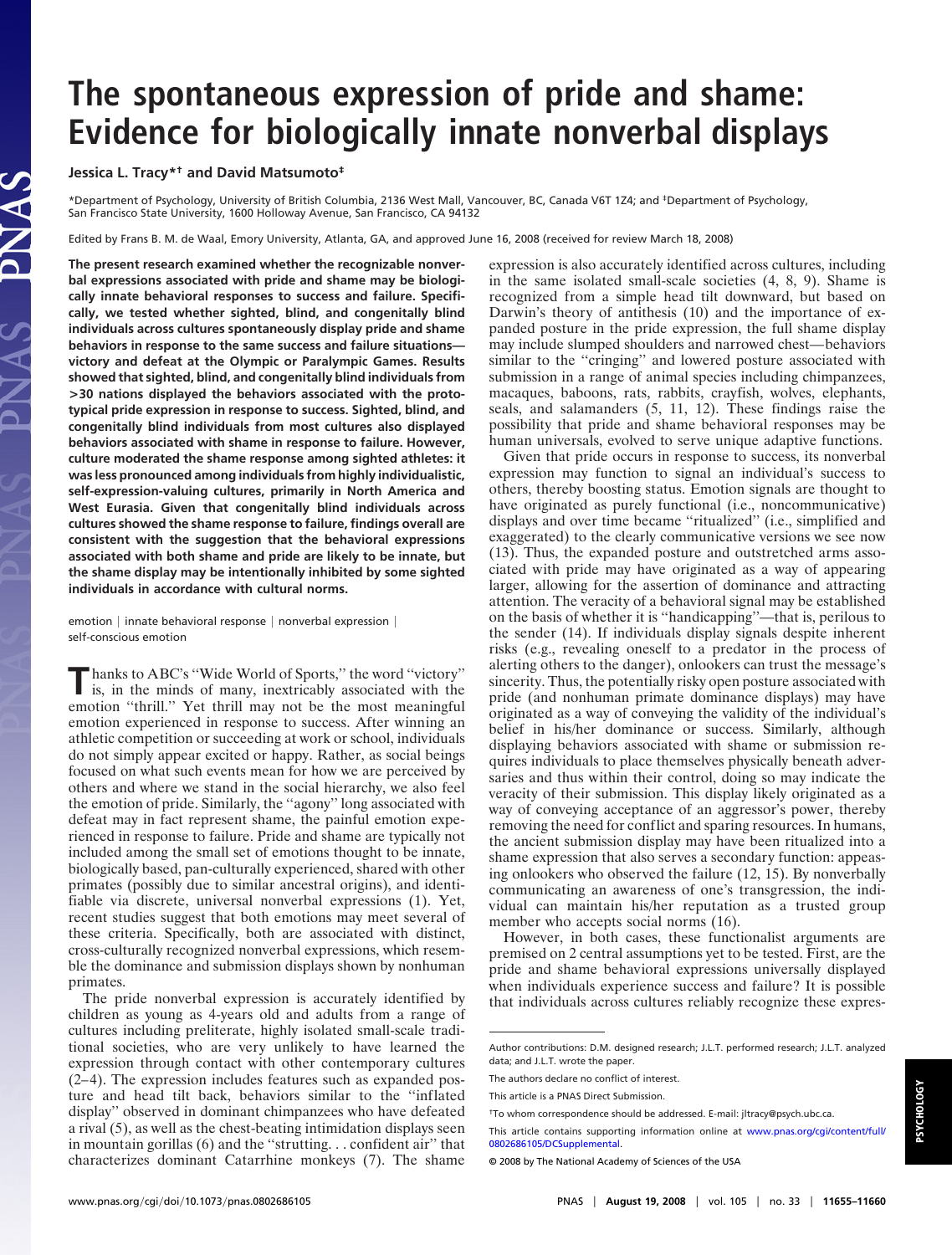sions not because they regularly see them, but rather because of shared stereotypes (17). Furthermore, even if there is universal agreement about behaviors that signify ''pride'' and ''shame,'' cultures could differ on whether those behaviors correspond to success and failure. If pride and shame are not universally associated with success and failure, it is unlikely that they evolved to send messages relevant to these events.

The second question that needs to be addressed is whether the pride and shame nonverbal expressions are likely to be innate biological propensities rather than learned forms of social communication. Even if individuals across cultures reliably display these expressions in the predicted situations, we cannot know whether they do so because they are modeling others or because humans evolved to innately display these distinct behaviors, perhaps as fixed action patterns, in these recurring, socially important situations. To address this issue, we need to examine spontaneous displays of pride- and shame-associated behaviors in individuals who could not have learned to show them from observing others (13). Thus, in the present research, we examined behavioral responses to success and failure in congenitally blind individuals. These individuals have been unable to view others' expressions from birth or shortly thereafter and thus cannot have learned to produce expressions through modeling. If congenitally blind individuals display pride and shame expressions in the same situations as sighted individuals, it would provide compelling evidence for a biologically innate source of these expressions, because it would be highly improbable for blind individuals to have learned discrete behavioral configurations that occur as automatic emotional reactions (13). This conclusion is particularly likely if findings hold across congenitally blind individuals from different countries and cultures.

Although no previous research has tested whether the recognizable pride or shame expressions are cross-culturally displayed in response to success and failure, several studies are consistent with this possibility. Western children have been found to show several components of both expressions in response to experimentally manipulated achievements or failures (18–21) and examination success (22). However, studies have not coded behavioral responses to naturalistic successes and failures for all components of the prototypical pride and shame expressions or examined the issue cross-culturally. Furthermore, no previous study has examined pride- and shame-associated behaviors in blind individuals. Previous studies assessing spontaneous emotional responses to naturalistic events have sought only those few emotions that can be coded from the face alone (e.g., fear, anger, happiness) (23–27); pride and shame expressions require head and body movements outside the face (8, 28). Similarly, all previous studies assessing blind individuals' expressions examined only emotions shown in the face (e.g., 13, 29–31).

In the present research, we coded spontaneous behavioral responses to winning or losing a judo match in the 2004 Olympic and Paralympic Games. Sighted and blind athletes from 37 nations were scored on the cultural dimensions of collectivism vs. individualism (i.e., the extent to which emphasis is placed upon the needs of the individual vs. the group) (32), traditional vs. secular-rational values (i.e., the importance of religious and traditional values vs. secular beliefs) (33), and survival vs. self-expression values (i.e., the importance placed upon subsistence and security vs. subjective well-being and self-expression) (33). The latter 2 dimensions have been shown to account for the large majority of cross-national variance in major areas of human concern. The former dimension has been shown to predict differences in shame and pride subjective experiences, with shame more strongly emphasized in collectivistic cultures and pride more emphasized and valued in individualistic cultures (34, 35). Thus, if pride and shame responses to success and failure differ across cultures, such differences would be most likely to emerge in comparisons among cultures that vary on these 3



**Fig. 1.** Mean levels of pride and shame nonverbal behaviors spontaneously displayed in response to match wins and losses by sighted athletes,  $n = 108$ . **\***,  $P < 0.05$ .

dimensions. Finally, we also tested whether larger geographic region (i.e., regions with shared history and geography) influenced these behavioral responses (36).

## **Results and Discussion**

Among sighted athletes, all components of the prototypical pride expression and several components of the shame expression were spontaneously displayed in response to success and failure, respectively. Specifically, pride-relevant behaviors of head-tilt back, *t* (109) = 4.13,  $d = 0.84$ ; smile, *t* (109) = 6.85,  $d = 1.45$ ; arms out from the body,  $t(107) = 5.82$ ,  $d = 1.12$ ; arms raised,  $t(108) = 5.37, d = 1.03$ ; hands in fists,  $t(106) = 5.32, d = 1.07$ ; chest expanded,  $t(102) = 5.30$ ,  $d = 1.09$ ; and torso pushed out,  $t(107) = 3.34, d = 0.65$ ; all  $ps < 0.05$ ; were greater in response to winning than losing. In contrast, shame-relevant behaviors of shoulders slumped forward,  $t(100) = 4.10$ ,  $d = 0.82$ , and chest narrowed,  $t(100) = 3.12, d = 0.62$ , both  $ps < 0.05$ , were greater in response to losing than winning (see Fig. 1). Losing did not predict head-tilt down or face hiding, behavioral signatures of the recognizable shame expression. In addition, winners were far more likely than losers to show all pride components together (i.e., the full pride expression),  $\chi^2$  (1) = 24.75, *P* < 0.05. Losers were no more likely than winners to show the full shame expression (head tilt down, face covered, and shoulders slumped or chest narrowed),  $\chi^2$  (1) = 0.52, *ns*, most likely because head tilt down and face covering were not associated with failure. These analyses are considerably more stringent than those examining each component separately because spontaneously displayed expressions are typically not shown in full form and can be recognized from certain components alone (28, 37).

Neither gender nor any of the 3 cultural dimensions nor world region moderated the effects of winning on pride behaviors. Furthermore, in almost all cases pride-relevant behaviors were shown to a greater extent in response to winning than losing *within* each culture group [see [supporting information \(SI\)\]](http://www.pnas.org/cgi/content/full/0802686105/DCSupplemental). The full pride expression was also a more frequent response to success than failure within each culture group,  $\chi^2$  (1) = 7.45 (collectivistic), 9.71 (individualistic), 13.33 (traditional), 12.54 (secular), 13.18 (survival), and  $9.89$  (self-expression), all  $ps <$ 0.05.§ However, individualism/collectivism moderated the effect of losing on the shame-relevant behavior of shoulders slumped,  $B = 0.30, P < 0.05$ ; the same interaction emerged with world

<sup>§</sup>These within-group analyses were not possible for world regions because in most cases sample sizes were too small.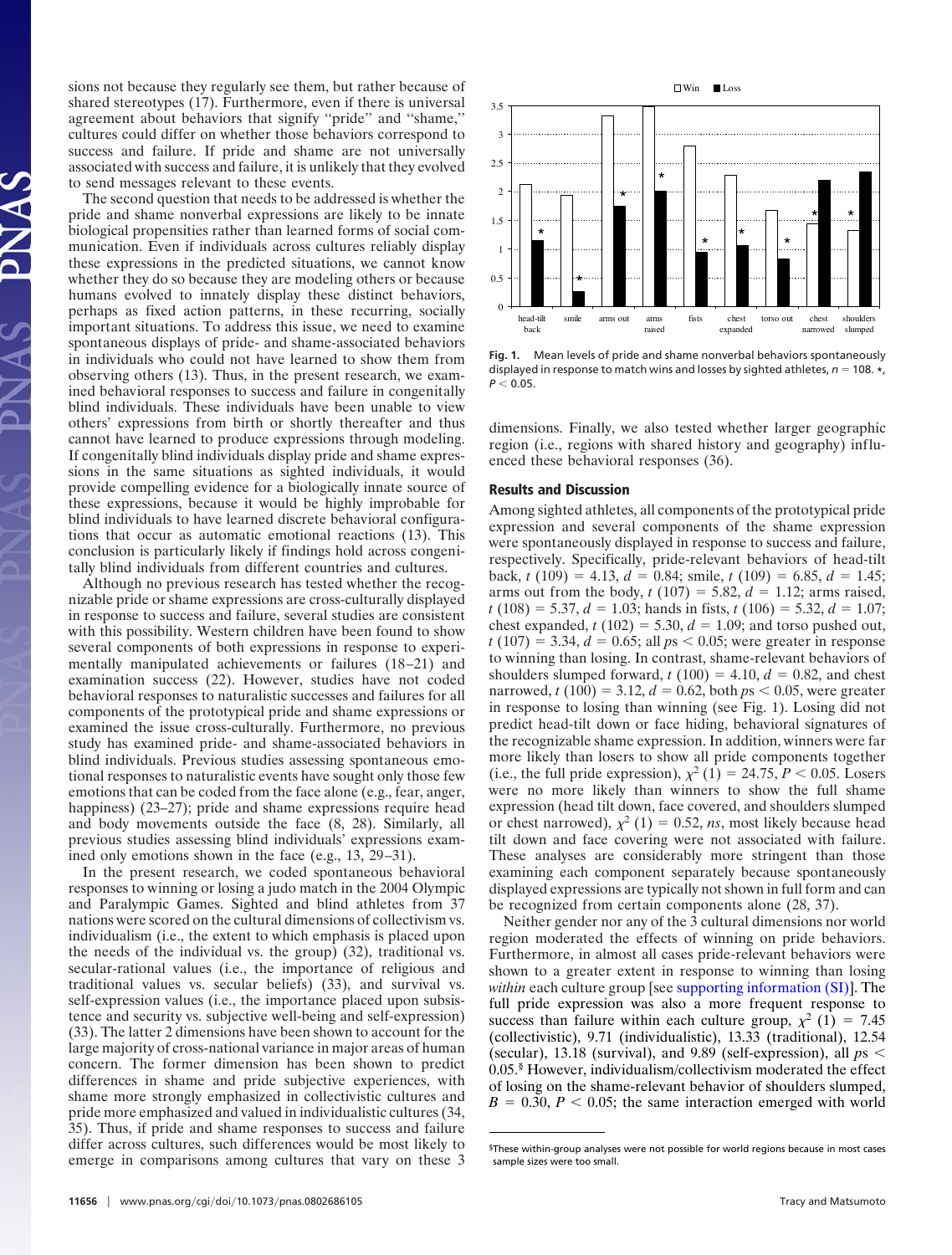region  $F(3, 83) = 3.74, P < 0.05$ .<sup>*'*</sup> These interactions indicate a weaker shame behavioral response among more individualistic, West Eurasian and North American regions (see [SI\)](http://www.pnas.org/cgi/content/full/0802686105/DCSupplemental). We also ran these analyses at the country level (i.e., correlating mean behavioral responses to success and failure across all individuals within a given country with country-level cultural dimension scores). Based on these country-level analyses, none of the 3 dimensions were significantly correlated with any behavioral responses except shoulders slumped and chest narrowed in response to loss: these 2 behavioral responses to failure were negatively correlated with individualism and self-expression values, *rs* (19) =  $-0.53$ ,  $-0.53$  (individualism) and *rs* (25) =  $-0.56$ ,  $-0.51$  (self-expression), all  $ps < 0.05$ ; indicating that the more individualistic and self-expression-valuing a given country is, the less likely its athletes are to show the shame behavioral response to failure.

One caveat to all these results is that behaviors may be due not to the situation of winning vs. losing, but to personality. Thus, we analyzed behaviors shown by 15 athletes (7 women) who both won and lost in different matches. In this within-subjects analysis, winning again led to greater pride-relevant behaviors [i.e., smiling,  $t(14) = 2.36$  (*Ms* = 1.51 vs. 0.35,  $d = 0.93$ ), arms extended out,  $t(13) = 4.98$  (*Ms* = 3.45 vs. 1.33,  $d = 1.63$ ), arms raised,  $t(14) = 2.52$  ( $Ms = 3.53$  vs. 2.03,  $d = 0.90$ ), hands in fists,  $t(13) = 2.12$  (*Ms* = 2.50 vs. 0.79,  $d = 0.94$ ), and chest expanded,  $t(12) = 2.59$  (*Ms* = 2.28 vs. 1.31,  $d = 0.77$ ); all  $ps < 0.05$ ], suggesting that the pride behavioral response to success can be attributed to the situation of winning and not to the personality of individuals who win. No differences emerged for shamerelevant behaviors.

We next tested whether pride- and shame-relevant behaviors would remain significant predictors of win/loss outcomes when controlling for other emotion-associated facial muscle movements or ''action units'' (AUs) (38). In fact, AU 12 (lip corners pulled up) and the pride behavior of arms extended out remained significant when controlling for all other pride- and happiness-relevant behaviors  $(B(\exp)s = 6.01, 3.67,$  respectively, both  $ps < 0.05$ ). Both of these behaviors are part of the pride expression; AU 12 is also part of happiness. When shared variance between shame and sadness behaviors, shame and anger behaviors, and shame and disgust behaviors was removed, only shoulders slumped—a shame behavior—remained significant in each equation,  $B(\exp)s = 0.30, 0.32,$  and 0.30, respectively, all  $ps < 0.05$  (one-tailed). When shared variance between shame and fear behaviors was removed, both shoulders slumped and AU 1 (inner brow raiser—part of the fear expression) remained significant,  $B(\exp)s = 0.23, 0.41, \text{both } ps < 0.05$ . Thus, unique components of both pride and shame expressions (arms extended out and shoulders slumped) predicted win vs. loss outcomes above and beyond what can be predicted from previously established emotion expressions, suggesting that shame and pride expressions may be unique signals of success and failure.

Turning to the blind athletes, all prototypical pride behaviors were again shown to a greater extent in response to winning than losing: head-tilt back,  $t(58) = 1.86$ ,  $d = 1.11$ ; smile,  $t(50) = 3.13$ ,  $d = 1.31$ ; arms out,  $t(58) = 3.66$ ,  $d = 1.05$ ; arms raised,  $t(58) =$ 4.48,  $d = 1.26$ ; hands in fists,  $t(57) = 2.57$ ,  $d = 0.78$ ; chest expanded,  $t(58) = 5.20, d = 1.52$ ; and torso pushed out,  $t(58) =$ 4.62,  $d = 1.46$ ; all  $ps < 0.05$  (one-tailed for head tilt back). In addition, the 2 shame-relevant behaviors shown by sighted athletes, chest narrowed and shoulders slumped, were shown by



**Fig. 2.** Mean levels of pride and shame nonverbal behaviors spontaneously displayed in response to match wins and losses by congenitally blind athletes,  $n = 12, *, P < 0.05.$ 

blind athletes in response to failure,  $t(58) = 2.14$ ,  $d = 0.57$ ,  $P \le$ 0.05, and  $t(58) = 1.89$ ,  $d = 0.50$ ,  $P < 0.05$  one-tailed. None of these effects were moderated by any of the 3 cultural dimensions, world region, or gender. Winners were again far more likely than losers to show the full pride expression,  $\chi^2$  (1) = 5.28, *P* < 0.05; losers were again no more likely than winners to show full the shame expression,  $\chi^2$  (1) = 3.64, *ns*.

The effects of winning on pride-relevant behaviors were not moderated by blind status (i.e., congenital blindness vs. later onset). However, blind status did moderate the effect of losing on both shame-relevant behaviors,  $F_s$   $(1, 31) = 8.82, 6.42$  for shoulders slumped and chest narrowed, respectively, both  $ps <$ 0.05, such that a *larger* behavioral response emerged in the congenitally blind athletes; across the 2 behaviors,  $Ms = 3.33$ (failure) vs. 0.63 (success) for congenitally blind individuals, and 1.92 (failure) vs. 1.63 (success) for later-onset blind individuals. Thus, the shame behavioral response to failure held within the congenitally blind sample,  $t(10) = 2.59$ ,  $d = 1.97$ , for shoulders slumped; and  $t(10) = 2.58$ ,  $d = 1.95$ , for narrowed chest, both  $p<sub>8</sub> < 0.05$ . In addition, the pride behavioral response to success largely held within the congenitally blind sample: winners showed greater arms raised,  $t(10) = 2.01$ ,  $d = 0.68$ , hands in fists,  $t(7) = 2.06, d = 1.46$ , chest expanded,  $t(9) = 3.15, d = 1.88$ , and torso pushed out;  $t(8) = 3.25, d = 2.04, \text{ all } ps < 0.05$  (one-tailed for arms raised and hands in fists; see Fig. 2). Effects for arms extended and smiling were in the expected direction but did not reach significance. However, we computed a scale based on the mean of all pride-relevant behaviors ( $\alpha = 0.76$ ) and found higher scale scores for winners compared to losers within the congenitally blind sample,  $t(10) = 2.05$ ,  $d = 1.74$ ,  $P < 0.05$ , one-tailed. Thus, it appears that individuals who have never seen others show pride and shame expressions in response to success and failure spontaneously show precisely these expressions in these situations. The large effect sizes that emerged within this sample make it unlikely that the inclusion of additional participants even those who did not show the predicted behaviors—would reduce effects to nonsignificance (39).

**General Discussion.** The present research assesses pride and shame expressions on the basis of spontaneous, nonverbal behaviors shown by sighted and blind individuals across cultures, in response to the same naturalistic situation. The findings demonstrate, first, that the prototypical components of the recognizable pride expression are displayed in response to success by individuals from collectivistic; individualistic; tradition-, secular-, survival-, and self-expression-valuing cultures and by sighted,

**T**World region also moderated the effect of losing on chest narrowed,  $F(3, 83) = 3.51$ ,  $P \le$ 0.05, but this effect did not hold in the smaller sample with independent data only. Self-expression values also moderated the effect of losing on shoulders slumped,  $B = 0.31$ ,  $P < 0.05$ , but this effect also did not hold in the smaller sample.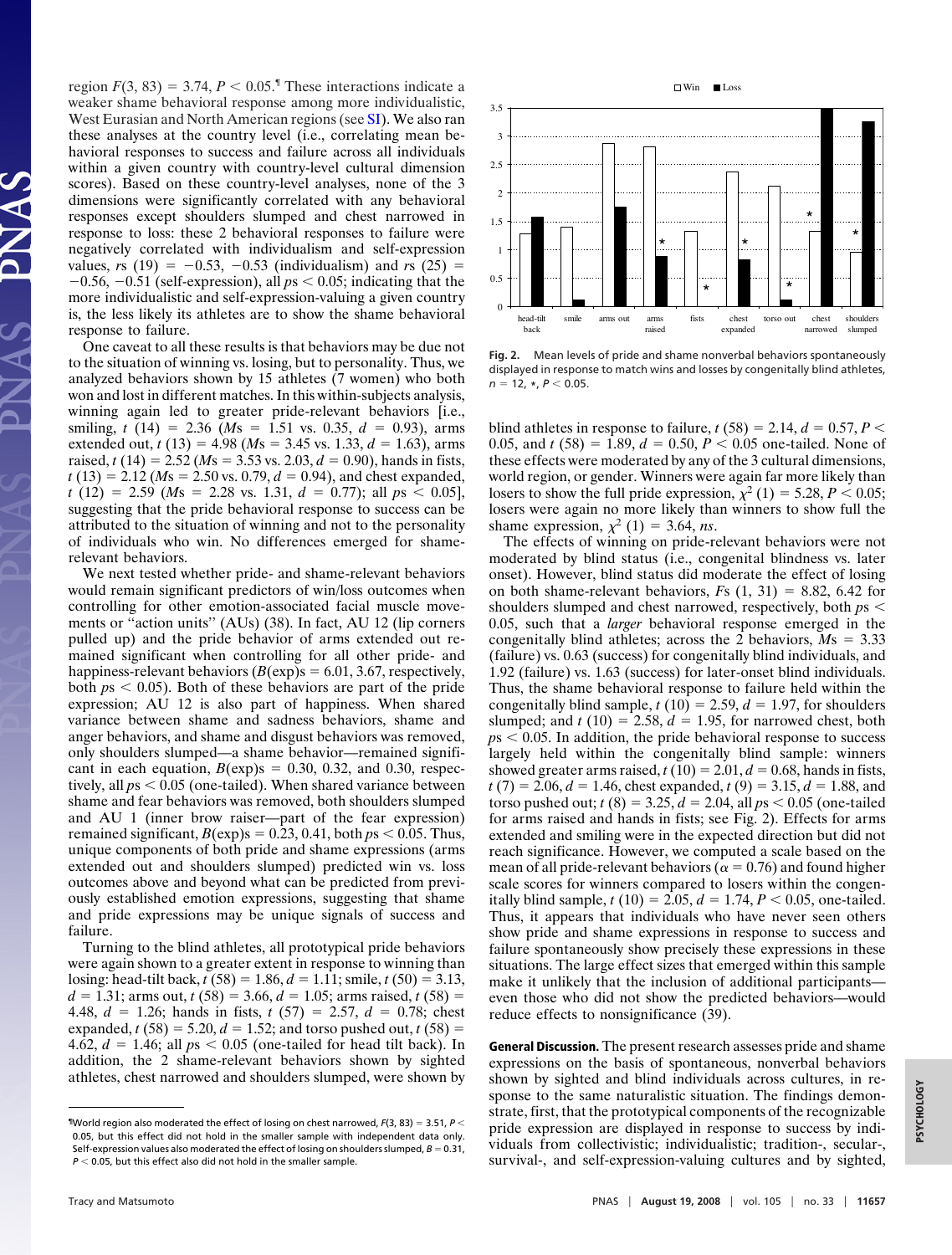

**Fig. 3.** Pride expression in response to victory shown by a sighted (*left*) and congenitally blind (*right*) athlete.

blind, and congenitally blind individuals across cultures. In all of these analyses, success had a large effect on the display of pride-relevant behaviors (39), which could not be attributed to a third-factor personality variable or to shared variance with facial expressions of happiness.

Second, several components of the shame expression (slumped shoulders and narrowed chest) are displayed in response to failure by sighted, blind, and congenitally blind individuals. These findings could not be attributed to shared variance with any other negative emotion expression; in fact, shame-relevant behaviors were a better predictor of whether an individual lost than were behaviors associated with any other negative emotion except fear. However, the shame behavioral response was weaker in sighted athletes from individualistic, self-expression-valuing cultures within West Eurasian and North American regions. In addition, the 2 behaviors previously associated with the recognizable shame expression (head-tilt down, averting/hiding the face) were not part of the spontaneous behavioral response to failure. Findings from the congenitally blind sample help clarify these ambiguities, as discussed below.

**Implications.** These findings imply, first, that the cross-culturally recognized pride expression is not simply a widely held stereotype, but rather is a discrete behavioral configuration actually produced in ecologically valid situations and may be an evolved and innate behavioral response to success. The pride behaviors identified here were almost identical to those recognized as pride across cultures; the only exception was the absence of hands on hips—a component of the recognizable pride expression that was not reliably displayed during a success experience. The finding that congenitally blind individuals who could not have learned to show the pride expression from watching others nonetheless displayed these same behaviors in the same situation (see Fig. 3) suggests that this behavioral response to success is unlikely to be learned. Although parents may teach young children to engage in some of these behaviors through direct physical contact (e.g., moving a child's arms above his/her head), it is unlikely that parents would or could teach the full configuration of behaviors (e.g., expanded chest, hands in fists) in this manner . Thus, the most parsimonious interpretation of these findings is that congenitally blind individuals engage in these behaviors in response

to success because humans have an innate biological propensity to do so (13).

Overall then, the pride expression appears to meet one of the central criteria for a functional universal (i.e., a psychological entity that evolved to serve a particular adaptive function): it is recognized and displayed across cultures in the same contexts and situations (40, 41). These findings are thus consistent with theoretical accounts of pride as an evolutionary adaptation for securing status. By responding to success with behaviors that expand the body and are reliably identified as pride, individuals advertise their accomplishment, and thereby may ensure their continued status and acceptance within their social group.

Similarly, the shame-relevant behaviors of shoulders slumped and chest narrowed are not simply stereotypes associated with shame but rather are behavioral responses actually produced in ecologically valid shame-eliciting situations and thus may represent an evolved and innate behavioral response to failure. Somewhat surprisingly, the expression previously found to be recognized as shame (head tilt down, face covered) was not shown in response to failure. However, this may be due to the methodology used; the single photographer, who often had to shoot from behind athletes, may not have captured all facial/ head movements. Regardless, it seems clear that the bodily components of shame are spontaneously displayed in response to failure.

However, among individuals from individualistic, selfexpression-valuing, West Eurasian and North American cultures, even these behaviors were not reliably associated with failure. One explanation for this cultural difference is that these athletes felt shame but suppressed its expression, in accordance with cultural norms that stigmatize the display of shame and emphasize asserting oneself and maintaining a high quality of life (34, 42). In contrast, athletes from more collectivistic nations, where shame is an appropriate response to social trespass and a socially valued emotion, would not have needed to suppress their shame in response to public failure (34, 43). The finding that congenitally blind individuals from a range of cultures displayed shame behaviors in response to failure, and did so to a greater extent than individuals who acquired blindness later in life, supports this interpretation.<sup>\*\*</sup> Individuals who have never seen others show or suppress emotion expressions are likely less aware of culture-specific norms of how emotions should be regulated, and may be generally less sensitive to distinctions between appropriate and inappropriate behavioral displays. Thus, the fact that these individuals showed the greatest evidence of a shame behavioral response suggests that these behaviors are the evolved, innate response, and the absence of a clear shame expression among sighted athletes from certain cultures represents culture-specific emotion regulation. Although it is also possible that these sighted athletes simply felt less shame after losing, their lack of a shame response is unlikely to indicate that the expression does not generalize to these cultures, given previous evidence of shame recognition in American cultures and behavioral displays of shame in response to failure among American children and adolescents (8, 9, 18, 20).

At a broader level, these findings suggest that the expressions associated with shame and pride can be assessed from spontaneous nonverbal behaviors. This finding highlights the importance of the body in emotion expression. Recent research has demonstrated that bodies and faces are perceived through similar cognitive and neural processes (44, 45); thus, it might be fruitful to devote greater research attention to the role of the body in emotion expression. Ethologically oriented researchers

 $^{\parallel}$ It also is unlikely that these behaviors were verbally or physically taught by judo coaches or others involved in the sport; athletes are never instructed on specific nonverbal behaviors to show after success or failure, nor are their limbs or body moved in any particular manner in these situations.

<sup>\*\*</sup>Within the congenitally blind sample, individualism/collectivism scores ranged from  $20-89$ ,  $M = 54$ ; 45% of these individuals were from survival-valuing nations, and 55% from self-expression-valuing nations.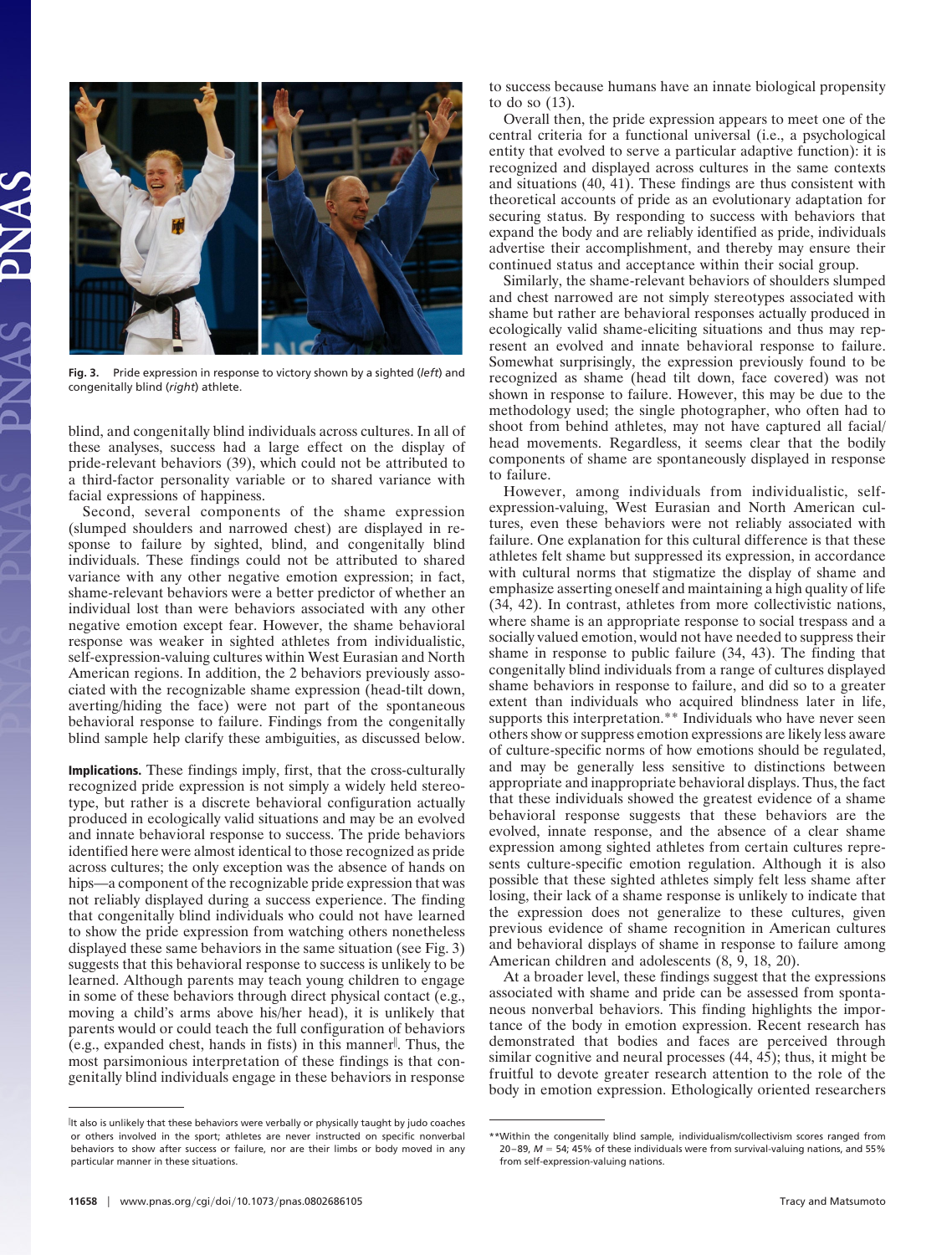|                                        |  |  |  | Table 1. Nonverbal behaviors coded, with interrater reliability alphas, emotion predictions, and outcomes |  |
|----------------------------------------|--|--|--|-----------------------------------------------------------------------------------------------------------|--|
| actually associated with each behavior |  |  |  |                                                                                                           |  |

| <b>Behavior</b>                    | Interrater alphas | Predicted emotion Actual outcome |                | References for prediction      |
|------------------------------------|-------------------|----------------------------------|----------------|--------------------------------|
| Head                               |                   |                                  |                |                                |
| Tilted back/up                     | 0.78(0.87)        | Pride                            | <b>Success</b> | 2-4, 10, 18, 20, 21, 28, 47-50 |
| Tilted forward/down                | 0.84(0.89)        | Shame                            | Neither        | 4, 8, 9, 18, 47, 50-52         |
| Smile                              | 0.85(0.98)        | Pride                            | <b>Success</b> | 2-4, 18, 20, 28, 47, 53        |
| Moving hands to cover face         | 0.85(0.98)        | Shame                            | Neither        | 18, 47                         |
| Hiding face by moving<br>face/head | 0.75(0.88)        | Shame                            | Neither        | 8-10, 47, 51, 52               |
| Arms                               |                   |                                  |                |                                |
| One/both arms out from body        | 0.84(0.87)        | Pride                            | <b>Success</b> | 2-4, 19, 28, 47, 49, 54        |
| One/both arms raised               | 0.91(0.97)        | Pride                            | <b>Success</b> | 2, 3, 28, 19, 47, 49, 54       |
| One/both hands in fists            | 0.94(0.95)        | Pride                            | <b>Success</b> | 2, 3                           |
| Hands on hips                      | 0.96(0.93)        | Pride                            | Neither        | $2 - 4; 28$                    |
| Body                               |                   |                                  |                |                                |
| Chest expanded                     | 0.67(0.88)        | Pride                            | <b>Success</b> | 2–4, 10, 18, 22, 28, 47, 53    |
| Torso pushed out/leaning back      | 0.75(0.89)        | Pride                            | <b>Success</b> | 2-4, 28, 18, 47, 20, 49        |
| Chest narrowed inward              | 0.77(0.87)        | Shame                            | Failure        | 18, 20, 47, 48                 |
| Shoulders slumped                  | 0.80(0.90)        | Shame                            | Failure        | 10, 18, 20, 47, 48             |

Alpha reliabilities are first reported for the sighted sample, then, in parentheses, for the blind sample. References indicate previous studies that demonstrated an association between the behavior and either knowledge of the relevant emotion or success/failure outcomes.

interested in nonverbal emotion communication have long emphasized the role of posture (10, 13, 46), but the facial musculature has since received the lion's share of research emphasis. The development of a system for measuring basic emotions from observable facial behaviors largely revolutionized the field of emotion research (38), and the present findings, particularly the pride and shame behavioral coding system that was used and validated, provide a tool that may have similarly wide and varied applications.

**Limitations.** Although it is likely that athletes felt pride and shame in response to some of the most important successes and failures of their lives, future studies should verify that these expressions are associated with subjective feelings of pride and shame by measuring nonverbal behaviors along with self-reports. Nonetheless, regardless of these individuals' subjective experiences, the fact that they responded to success by showing behaviors previously associated with pride and to failure with behaviors previously associated with shame is informative about the evolved signaling function of these behaviors and associated emotions. A second limitation is that, because athletes performed in front of an audience, we cannot rule out the possibility that their expressions were intentional social communications. However, it is highly unlikely that congenitally blind individuals thought about the appearance of their expressive behaviors enough to intentionally invoke (or inhibit) them.

## **Conclusion**

The present findings add to our understanding of emotion expression in several ways. By providing evidence that the behaviors cross-culturally recognized as nonverbal expressions of pride and shame are displayed in response to success and failure by sighted and blind individuals across cultures, these findings demonstrate that: (a) these expressions are not simply stereotypes intuitively associated with pride and shame but rather may be biologically innate behavioral responses to success and failure; (b) the emotions of pride and shame may have evolved, innate nonverbal expressions, challenging a longstanding assumption in the emotion literature that only a small set of emotions fit within the Darwinian framework; and (c) these emotions may be assessed without reliance on self-report. In sum, these findings support evolutionary accounts of pride and shame as affective mechanisms of promoting and inhibiting social status.

## **Methods**

**Data Collection.** An official International Judo Federation photographer (blind to the research goals) photographed athletes during and immediately after each match, repeatedly for approximately 15 s, using a Nikon D2H professional digital camera (4.1 megapixels effective, 8 frames/s, 37 ms shutter-time lag), set to autofocus and manual exposure using available light and shooting in JPEG formats. The ISO range was between 400 and 800, producing shutter speeds of approximately 1/500th s, allowing for a series of moment-bymoment images of each behavioral response. Although some photos showed only the athlete's back or profile, all were included to obtain the maximum amount of information; photos that could be coded only for body, arm, or head movements were coded only on those dimensions.

**Athletes.** The sighted-athlete sample included 87 competitors (42 winners, 45 losers; 46% female) from 36 nations. Twenty-two of these individuals were photographed in more than 1 match (e.g., semifinals and finals), producing a total of 111 match winners and losers (58 winners, 53 losers; 43% female). The blind sample included 53 competitors (30 winners, 23 losers; 23% female) from 20 nations. Seven of these individuals were photographed in more than 1 match, producing a total of 60 match winners and losers (36 winners, 24 losers; 20% female). For both samples, results are presented for the full set of winners and losers, but only those that held in the smaller set (based on the last match each athlete fought) are included to avoid issues associated with nonindependent data.†† Blind status was available for 68% of the full blind sample; of these, 29% ( $n = 12$ ) were congenitally blind.

Participants were scored, based on their nationality, on each of the 3 major cultural dimensions: individualism/collectivism, secular-rational/traditional values, and survival/self-expression values (32, 33). Individualism/collectivism scores, based on Hofstede's country-level findings, ranged from 17 (Taiwan) to 91 (United States); scores were unavailable for 11 nations (Algeria, Azerbaijan, Belarus, Cuba, Georgia, Moldova, Mongolia, N. Korea, Slovenia, Tunisia, Ukraine,  $ns = 26$  sighted athletes, 10 blind athletes). Secular-rational/ traditional values scores ranged from  $-1.65$  to 1.84; survival/self-expression values scores ranged from  $-1.86$  to 2.05. For both dimensions scores were based on Inglehart's country-level findings of 2 dimensions of cross-cultural variation (33), and were unavailable for 4 nations (Cuba, Mongolia, North Korea, Tunisia,  $ns = 9$  sighted athletes, 2 blind athletes). Finally, each partic-

**PSYCHOLOGY**PSYCHOLOGY

<sup>††</sup>Results for the smaller set are available from the first author.